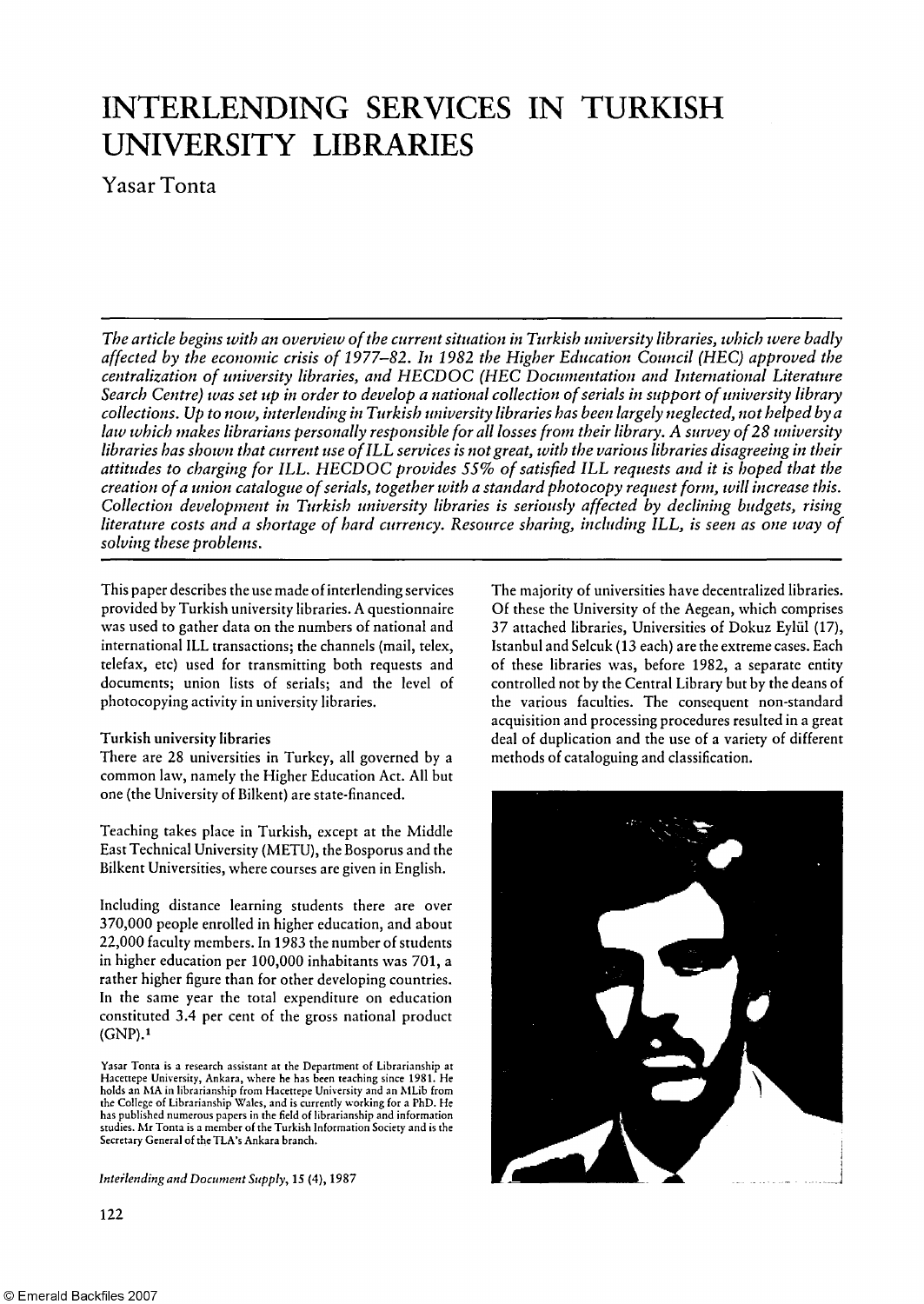Economic difficulties severely affected the budgets of university libraries between 1977 and 1982. During that period Turkey faced one of the worst economic crises in its history. University libraries in particular suffered from very limited budgets. The problem was twofold. On the one hand, the dearth of hard currency was the nightmare of university librarians as the library resources required were mostly obtained from abroad. At the same time the price of books and journals from the US and other hard currency countries increased steadily with a yearly inflation rate of 25%-40%. It was therefore almost impossible to buy anything other than essential items from abroad and even well-organized, centralized university libraries had to cancel many of their subscriptions to foreign serials.

It was decided that the centralization of university libraries would help to remedy these financial problems and in 1982 the Higher Education Council (HEC) approved the centralization of the administration of all libraries within a university, and the acquisition of all books and serials by the central library.

HECDOC (HEC Documentation and International Literature Search Centre) was established to develop a national collection of serials which would support university library collections, thereby obviating the need for each university to develop its own large collection. Instead university libraries would be able to spend their limited resources on the most heavily used serials and on purchasing more books. (Traditionally some 70% of .<br>their budgets have been devoted to serials.)<sup>2</sup> It was also felt that the creation of HECDOC would reduce the dependence of Turkish university libraries on foreign libraries.<sup>3</sup> So far HECDOC has built up a collection of 10,000 serial titles and is aiming to increase this figure to 16,000.

The library collections of individual universities range in size from hundreds of thousands of volumes, at the Universities of Istanbul, Hacettepe, Atatürk and METU, to a very limited number of volumes at newly established universities like Yüzüncü Yil, Inönü and Bilkent.

Likewise the number of current serial titles acquired by each university library shows a great deal of variation. For instance, the Universities of the Mediterranean and Inönü subscribe to less than 100 titles. Similarly, the number varies between 154 and 230 for the Universities of Cumhuriyet, Erciyes, Ondokuz Mayis, Uludag and Yüzüncü Yil. The largest collections are to be found at the METU, Hacettepe and Cukurova Universities, with 2,016, 1,760 and 860 titles respectively.

#### Interlending in Turkish university libraries

Interlending among Turkish university libraries is an activity which has been largely neglected. A crucial

hindrance to the development of interlending services amongst not only university libraries but all kinds of libraries has been the General Auditing Law, passed in 1927. Under the terms of this Law librarians are personally responsible for any losses from their collections and must reimburse the library from their own salaries. Even though this legal sanction may be overridden most librarians prefer not to take risks.

What is promising is that the 1986 *Draft By-Law Concerning the Establishment of University Libraries*  and Their Services<sup>4</sup> acknowledges interlending as part of user services and outlines a new by-law to organize and co-ordinate efforts in this respect. This signifies a change of attitude towards interlending services and should result in an increase in interlending traffic between university libraries in the near future.

The present level and nature of ILL activity is revealed by the findings of a recently conducted questionnaire survey of 28 universities of which 15 responded.

Data was collected in the following areas: the number of interlending transactions; the channels used for the delivery of requests and documents; photocopy, telex and telefacsimile facilities of university libraries; union lists of serials; the number of photocopies produced, etc.

Eighty-six per cent of Turkish university libraries either possess, or have access to, photocopying equipment. Only two university libraries, Hacettepe and Uludag possess telex and seven others have access to the telex facilities of the universities to which they are attached. The only university library which has its own telefax equipment is that of Uludag, although another nine have access to such a facility. The Universities of Anatolia, Bilkent, Gazi, Hacettepe and Inönü have no telefax facilities.

Eight of the 15 libraries which responded have either published or computer printout lists of serials. These university libraries are Aegean, Anatolia, Cumhuriyet, Cukurova, Erciyes, Gazi, Hacettepe and METU. The frequency of the union lists they publish varies but most are irregular. HECDOC also produces a list of its serial holdings.

A further development on the listing front followed the First Meeting of the Directors of University Libraries and Documentation Centres, held in Ankara in 1985. There it was agreed that all university libraries should send details of their current serial subscriptions and holdings of back issues to HECDOC. This may facilitate the regular publication of a union catalogue of serials which will include the holdings of all university libraries.<sup>5</sup> Should HECDOC be able to create a database of serial holdings it will be able not only to supply photocopies from its own stock but also to act as a switching centre for requests which it cannot satisfy. This would be an *Interlending and Document Supply,* 15 (4), 1987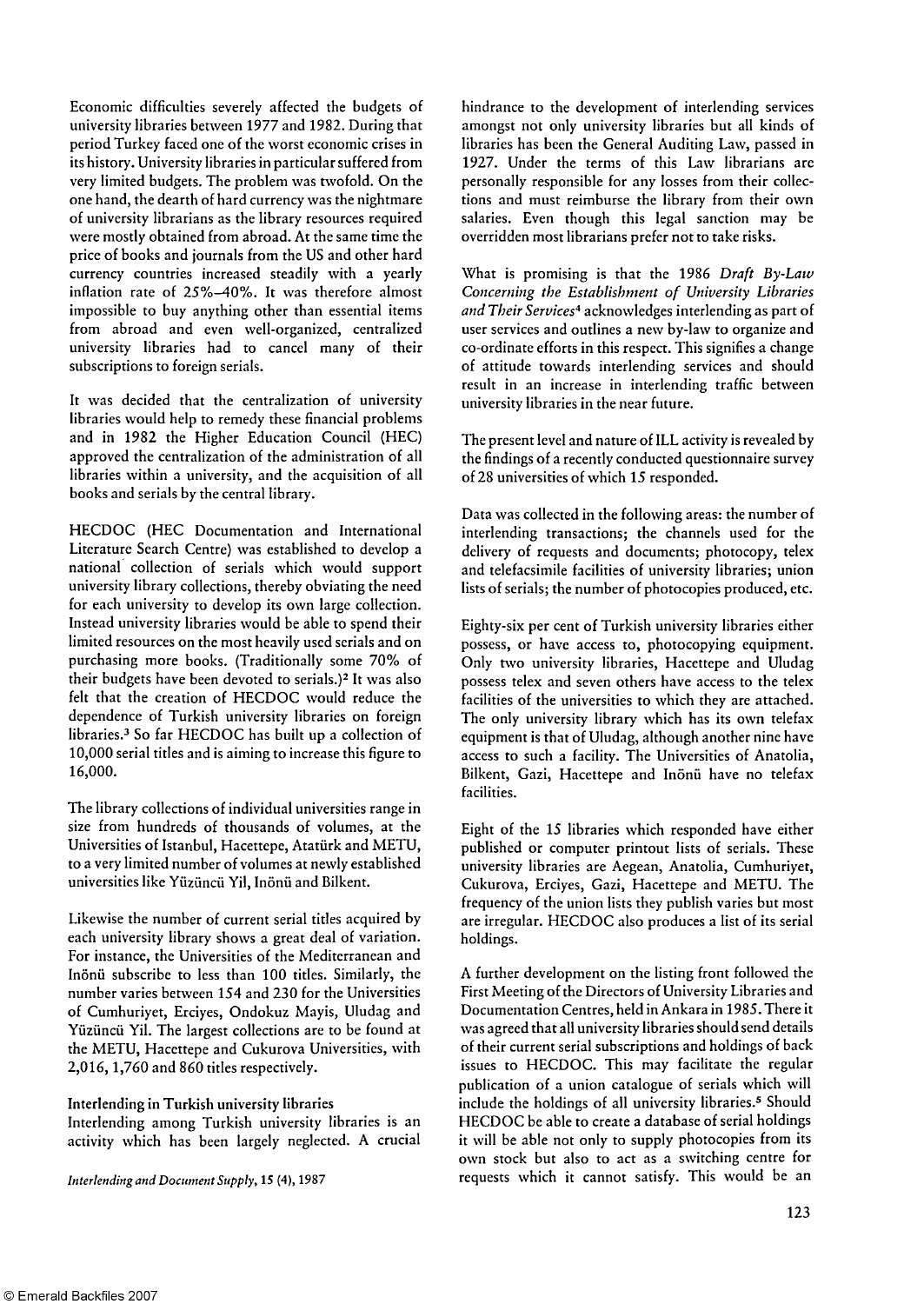enormous step forward. It was also agreed that in the meantime these lists should be sent to all other university libraries as a first step to streamlining the interlending services. A major problem limiting progress is that many of the individual lists are not up-to-date.

At the moment the use of the ILL services is not great. Of the 15 universities responding to the questionnaire, 2 stated that they never used them and of the remaining 13, 7 had requested no books in 1985 and 4 no serials. The remaining libraries between them requested from within Turkey only 209 books (89% success rate) and 541 serials (95% success rate). Other types of material were never requested.

Those libraries with the strongest collections, Gazi, Hacettepe and METU, requested least on ILL, perhaps assuming that their poorer colleagues would have little chance of satisfying their needs. Those which made no use of the ILL system tend to be the newly established libraries of Cumhuriyet, Yüzüncü Yil and Erciyes. One anomalous case is that of the University of Istanbul, an old, large, legal deposit library serving the largest student population. It is surprising and inexplicable that it made no use of the ILL system for requesting books.

HECDOC is the most important element in the ILL system, providing 55% of the satisfied items and already achieving a 50% success rate. Other university libraries (21%) and special libraries (19%) supplied the remainder.

The only university library which received interlending requests from abroad was the University of Istanbul. It received 90 requests (5 for books, 50 for serials and 35 for microforms) and satisfied 88 (or 98%). The library's rich collections of manuscripts and old printed books are obviously an attractive quarry for foreign libraries.

Requests made by Turkish university libraries to foreign libraries numbered 573, of which 499 (87%) were satisfied. Ninety-six per cent were for serials (satisfaction rate 87.5%) and the remainder for books (satisfaction rate 65%). Almost 75% of all international requests were sent to the British Library Document Supply Centre (BLDSC).

Traditional mail systems for transmitting both requests and documents are heavily used by university libraries. The second most frequently used delivery method (for requests only) is the telephone. Three university libraries stated that they transmitted their interlending requests using telex and telefax equipment. No other methods such as courier or shuttle service were reported.

One thing which became evident during the study was that the various libraries have different policies in

*Interlending and Document Supply,* 15 (4), 1987 1986, 1, 33.

the Directors of University Librarians. Arising from the First Meeting was the decision that a standard 'photocopy request form' should be developed by HECDOC and distributed to all university libraries. As a result a substantial increase in the number of photocopies produced by HECDOC is likely to occur.

The provision of photocopies between libraries was a discussion topic at both the First and Second Meetings of

relation to charging for ILL requests. Some absorb interlending costs while others pass on the costs to users.

The majority of ILL requests for serials are satisfied as photocopies, although 6 out of 13 university libraries reported that they were unable to provide photocopy

# Conclusion

services to other libraries.

Collection development in Turkish libraries is being seriously affected by declining budgets, rising literature prices and a shortage of hard currency. Resource sharing, including ILL, is seen as one way of solving these problems. The full extent of ILL activity is not easy to assess, since the statistics collected by university libraries about their interlending services are scanty, and in some cases it has proved impossible to obtain any statistics at all. What statistics are available indicate that the total number of interlending transactions in Turkish university libraries on both a national and an international level is very low.

There is a tendency for centralized university libraries with strong collections to lend their materials but not to borrow from other libraries. Also there appears to be a strong relationship between interlending transactions of university libraries and the way they organize their collections. Decentralized library systems seem to be more passive in the interlending process.

As time passes HECDOC has been building its reputation as a national serials centre for foreign serials by means of providing photocopies of articles from its own [collection. It i](http://collection.lt)s also planning to supply photocopiesof articles from abroad in the near future.

## References

1. *Statistical Yearbook 1985.* Paris, UNESCO, 1985, Table 3.10.

2. Tonta, Yasar. 'An interlibrary lending network for sharing of serials collections amongst university libraries in Turkey' (MLib Dissertation, Aberystwyth, 1986).

3. Tuncer, Nilüfer. Yüksekögretim Kurulu Dokümantasyon ve Uluslararasi Bilgi Tarama Merkezi (The Higher Education Council Documentation and International Literature Search Centre). *Yüksekögretim Bülteni,*